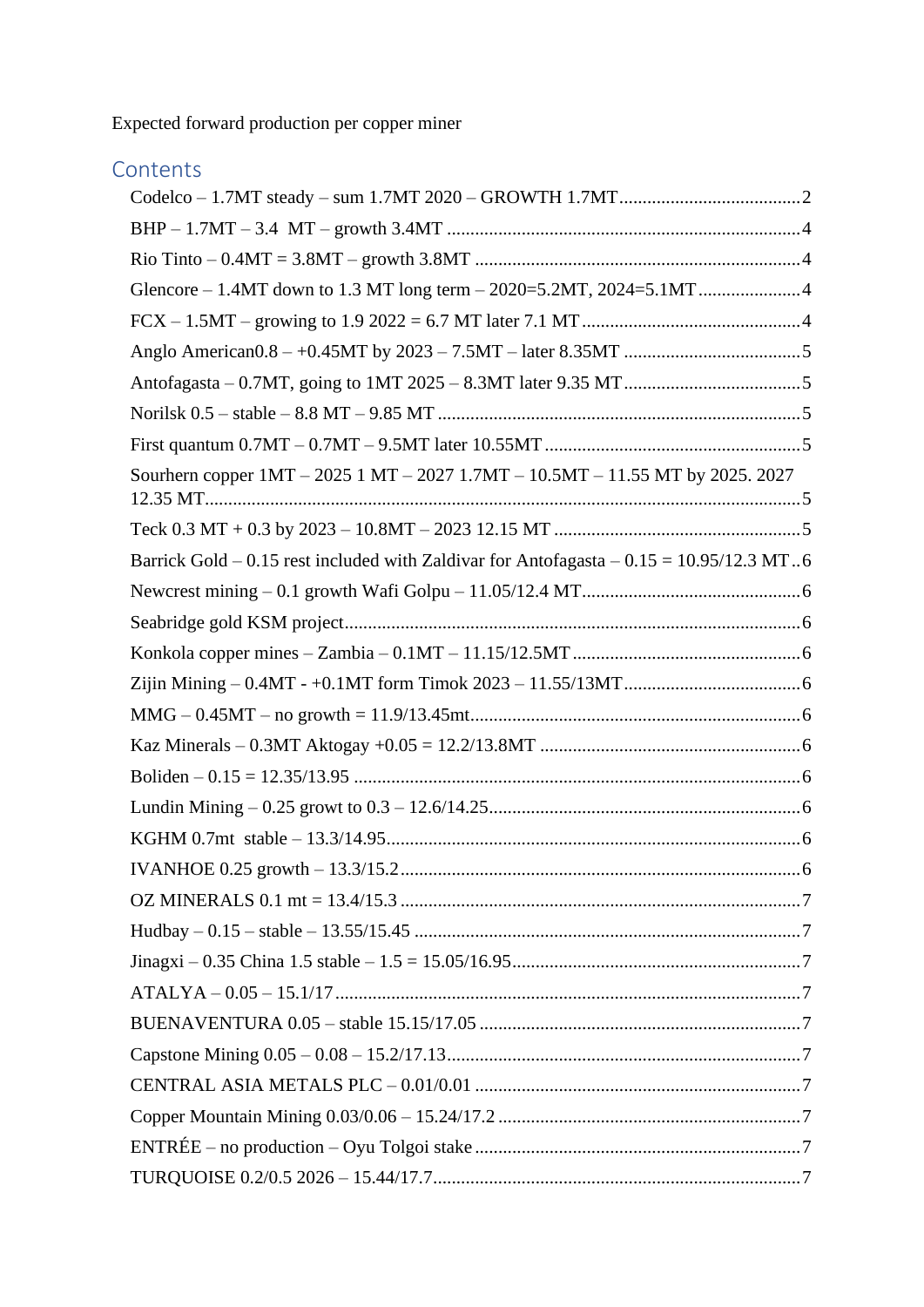Beyond 2025 and relatively sure – SCCO =0.7MT – Newcrest to add 0.16MT from Wafi one day. KAZ Baimskaya – 0.2MT

## <span id="page-1-0"></span>Codelco – 1.7MT steady – sum 1.7MT 2020 – GROWTH 1.7MT

Codelco is producing 1.7MT but the open pit Chuquicamata needs to go underground and \$20 billion have to be spent to keep production at current levels long-term and then another \$20 billion.



[Codelco investor presentation](https://www.codelco.com/prontus_codelco/site/artic/20171010/asocfile/20171010090846/corporate_presentation_september2020.pdf)

However, project dates are constantly postponed and it is not a guarantee that the company will produce 1.7MT steadily over time.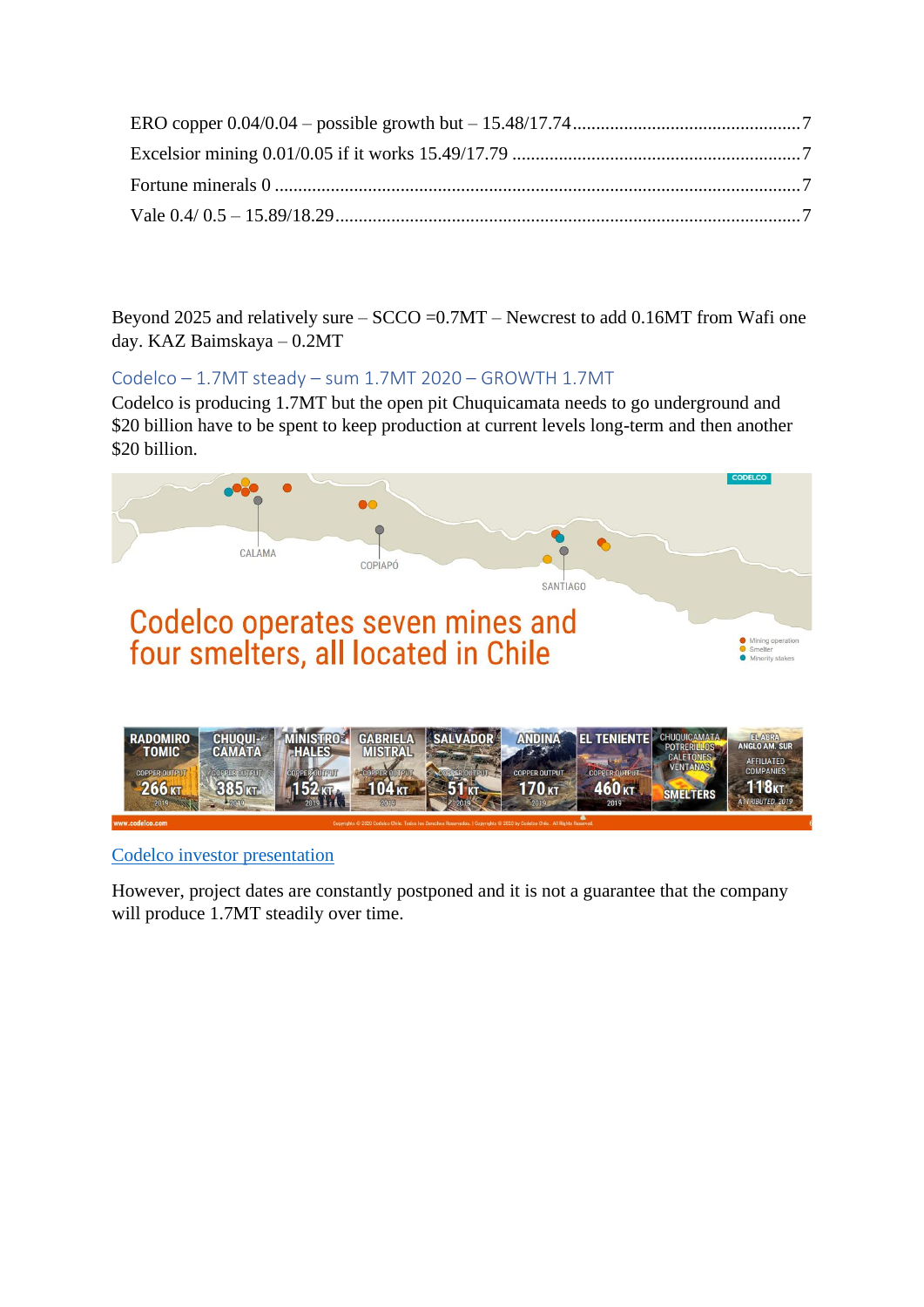| PROJECT                      | INITIAL   | <b>CURRENT</b>  | <b>INITIAL</b>   | <b>CURRENT</b> |
|------------------------------|-----------|-----------------|------------------|----------------|
|                              | CAPEX     |                 | CAPEX START DATE | START DATE     |
| Chuquicamata<br>Underground  | \$3.7 bn  | \$5.5 bn        | 2018             | 2019           |
| Teniente New Level           | \$3.1 bn  | \$5.5 bn        | 2017             | 2023           |
| Andina Future<br>Development | \$6.4 bn  | \$2.7 bn        | 2020             | ンハント           |
| Radomiro Tomic<br>Phase II   | \$4.7-\$5 | Under<br>review | 2016             | Under review   |

Codelco investments and production – Source: Bloomberg

Without issues, Codelco should be able to maintain 1.7MT production up till 2044, but it is not expected it adds much production.



Codelco's cash costs are \$1.4 per pound, which means that for investments to be profitable, it needs a higher copper price because when you add the \$1.4 to the \$20 billion you need to invest, you are barely profitable at lower copper prices.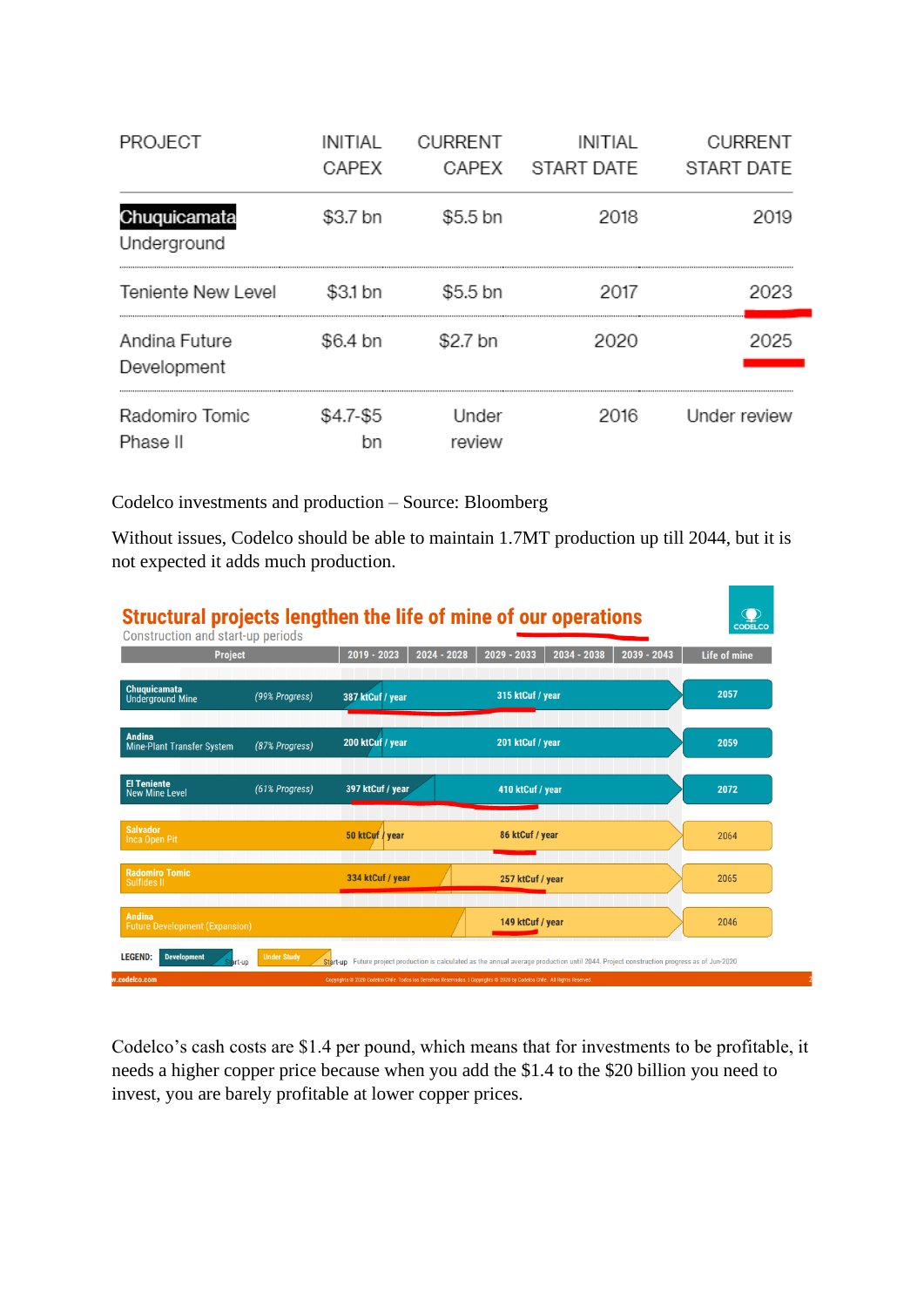

 $\mathbf{Q}$ 

 $4O$ 

## Production in 2020 is aligned with our original plan

Codelco production costs

Codelco also has \$16 billion of debt, which is high but in agreement with the government but still at 4 times EBITDA.

#### <span id="page-3-0"></span> $BHP - 1.7MT - 3.4 MT - growth 3.4MT$

Mines: Escondida, Olympic Dam, Spence, Antamina.

Potential forward – Resolution and Olympic Dam – unlikely given the low return at current copper levels.

| Olympic Dam BFX <sup>17</sup><br>Copper | Development into the Southern Mine Area,<br>debottlenecking of existing surface<br>infrastructure to increase production capacity<br>to 240-300 ktpa | <5 years | Up to<br>$-2.500$ | Pre-feasibility | $12 - 25$ | $\bullet \bullet$      | - Access to additional resource in Southern<br>Mine Area<br>- Accelerated additional production | - Continued resource definition<br>- Power network instability                                                                 |
|-----------------------------------------|------------------------------------------------------------------------------------------------------------------------------------------------------|----------|-------------------|-----------------|-----------|------------------------|-------------------------------------------------------------------------------------------------|--------------------------------------------------------------------------------------------------------------------------------|
| <b>Resolution</b><br>Copper             | Underground block cave with attractive<br>grade profile and competitive cost curve<br>position                                                       | >5 years | < 3.000           | Concept         | ~15       | <b>Non</b><br>Operated | - High copper grades<br>- Resilient to price                                                    | - Non-operated JV<br>- Technical risk due to caving at the resource depth<br>and tailings options<br>- Permitting requirements |

[BHP strategy presentation](https://www.bhp.com/-/media/documents/media/reports-and-presentations/2019/190522_strategybriefing.pdf?la=en)

#### <span id="page-3-1"></span> $Rio$  Tinto  $-0.4$ MT = 3.8MT  $-$  growth 3.8MT

Growth from Oyu Tolgoi, Winu (permitting and feasibility) and Resolution (permitting and feasibility) - I don't think that there will be much growth over the next 5 to 7 years except for Oyu Tolgoi.

Oyu Tolgoi will go under Turquoise, while what remains is Rio's share, thus 0.4. [Resolution](https://resolutioncopper.com/) is 50% owned with BHP, unlikely to see production in this decade, or there should be much higher copper prices, but then we already made our money. Underground operations are risky and Rio knows it after the mumbo jumbo with Turquoise. Possible production 0.45 MT.

<span id="page-3-3"></span><span id="page-3-2"></span>Glencore – 1.4MT down to 1.3 MT long term – 2020=5.2MT, 2024=5.1MT FCX – 1.5MT – growing to 1.9 2022 = 6.7 MT later 7.1 MT

Higher production on Grasberg underground ramp up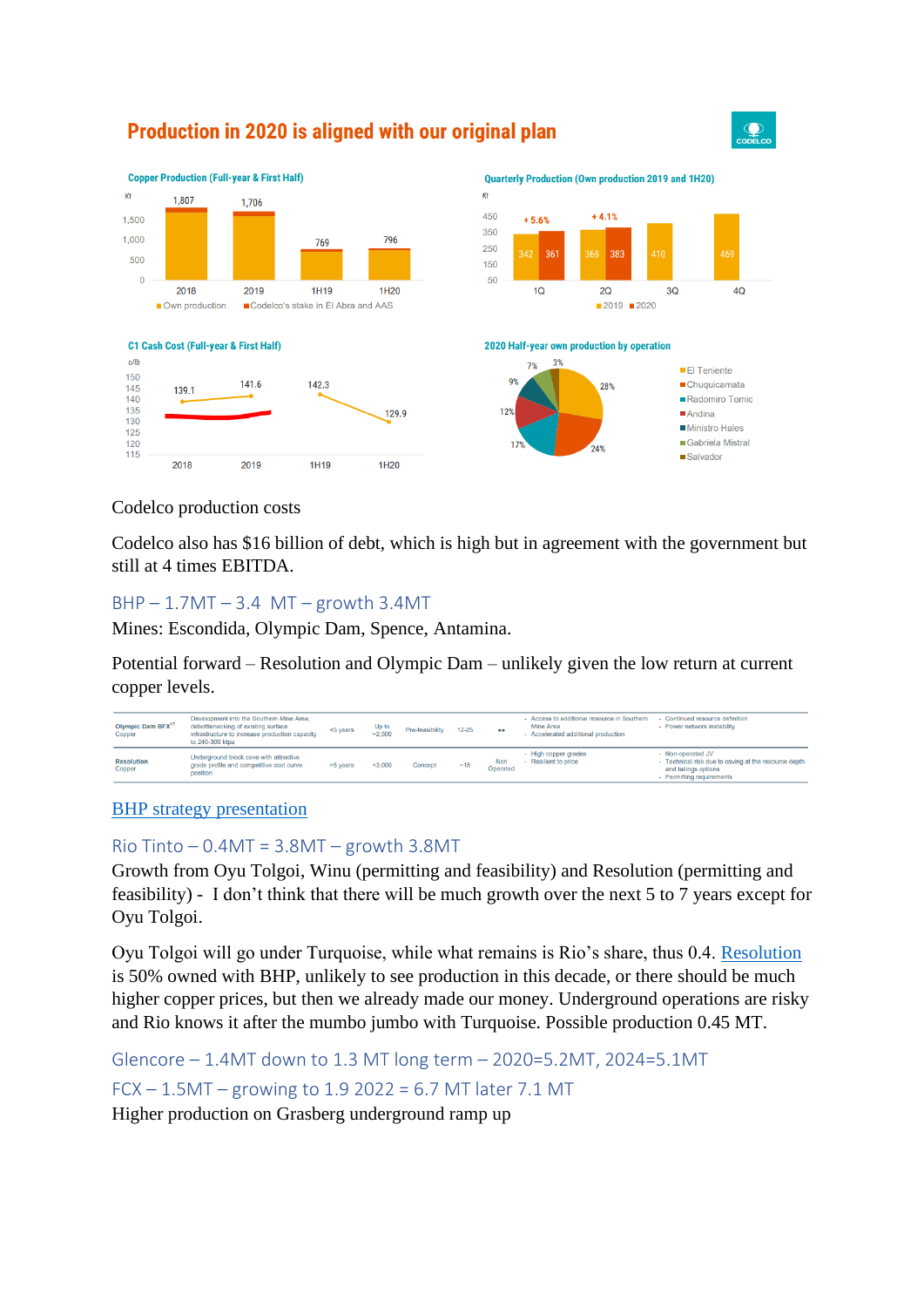#### <span id="page-4-0"></span>Anglo American0.8 – +0.45MT by 2023 – 7.5MT – later 8.35MT

Production 0.65 bu5 0.8MT, add 0.3MT for Quellaveco and 0.15 for Los Bronces. Collhauasi stable and owned by Glencore in part, add 0.1 MT for Japanese ownership

Quellaveco (Copper)

# **ATTRACTIVE GREENFIELD AND BROWNFIELD OPTIONS**

|                                      |            | Our share:                                          |              | From: |                                             |          |             |
|--------------------------------------|------------|-----------------------------------------------------|--------------|-------|---------------------------------------------|----------|-------------|
| Quellaveco (Copper)                  | (APPROVED) | \$2.5bn to \$2.7bn <sup>1</sup>                     | +180ktpa     | 2022  | $\sim$ 4 year payback >15% IRR              |          | >50% margin |
| <b>Marine Namibia (Diamonds)</b>     | (APPROVED) | ~50.2 <sub>bn</sub>                                 | $+0.5$ Mctpa | 2022  | $\sim$ 3 year payback                       | >25% IRR | >60% margin |
| <b>Moranbah-Grosvenor (Met Coal)</b> | $-2020$    | \$0.3bn to \$0.4bn                                  | $+4-6Mtpa^2$ |       | 2021/22 ~3-4 year payback >30% IRR          |          | >50% margin |
| Collahuasi (Copper)                  | $-2021$    | \$0.9bn to \$1.1bn                                  | +80ktpa      | 2024  | $\sim$ 4 year payback $>$ 20% IRR           |          | >50% margin |
| <b>Mogalakwena expansion (PGMs)</b>  |            | significant expansion potential - studies under way |              |       |                                             |          |             |
| Sishen & Kolomela (Kumba)            |            | infrastructure dependent                            |              |       |                                             |          |             |
| <b>Technology &amp; Innovation</b>   | ONGOING    | \$0.1bn to \$0.5bn pa                               |              |       | multiple options - rapid payback, low capex |          |             |

1. Attributable share post syndication proceeds.<br>2. Initial stage of upgrade work completed in 2019, increasing capacity by ∼1Mtpa, remaining capacity increase 3-5Mtpa

#### AngloAmerican

#### Source: [Anglo American](https://www.angloamerican.com/~/media/Files/A/Anglo-American-Group/PLC/media/presentations/2020pres/investor-presentation-at-the-exane-15th-basic-materials-virtual-conference.pdf)

Los Bronces, going up to 0.5MT from 0.3.

<span id="page-4-4"></span><span id="page-4-3"></span><span id="page-4-2"></span><span id="page-4-1"></span>Antofagasta – 0.7MT, going to 1MT 2025 – 8.3MT later 9.35 MT Norilsk 0.5 – stable – 8.8 MT – 9.85 MT First quantum 0.7MT – 0.7MT – 9.5MT later 10.55MT Sourhern copper 1MT – 2025 1 MT – 2027 1.7MT – 10.5MT – 11.55 MT by 2025. 2027 12.35 MT Teck 0.3 MT + 0.3 by 2023 – 10.8MT – 2023 12.15 MT

35

# <span id="page-4-5"></span>Diverse Pipeline of Growth Options

|                                     | In Construction | Medium-Term<br>Growth Options | <b>Future Options</b> |
|-------------------------------------|-----------------|-------------------------------|-----------------------|
|                                     | QB <sub>2</sub> | QB <sub>3</sub>               | <b>Galore Creek</b>   |
| <b>Copper</b>                       |                 | Zafranal                      | <b>Schaft Creek</b>   |
| Strong platform<br>with substantial |                 | <b>HVC Brownfield</b>         | Mesaba                |
| growth options                      |                 | NuevaUnión                    |                       |
|                                     |                 | San Nicolás (Cu-Zn)           |                       |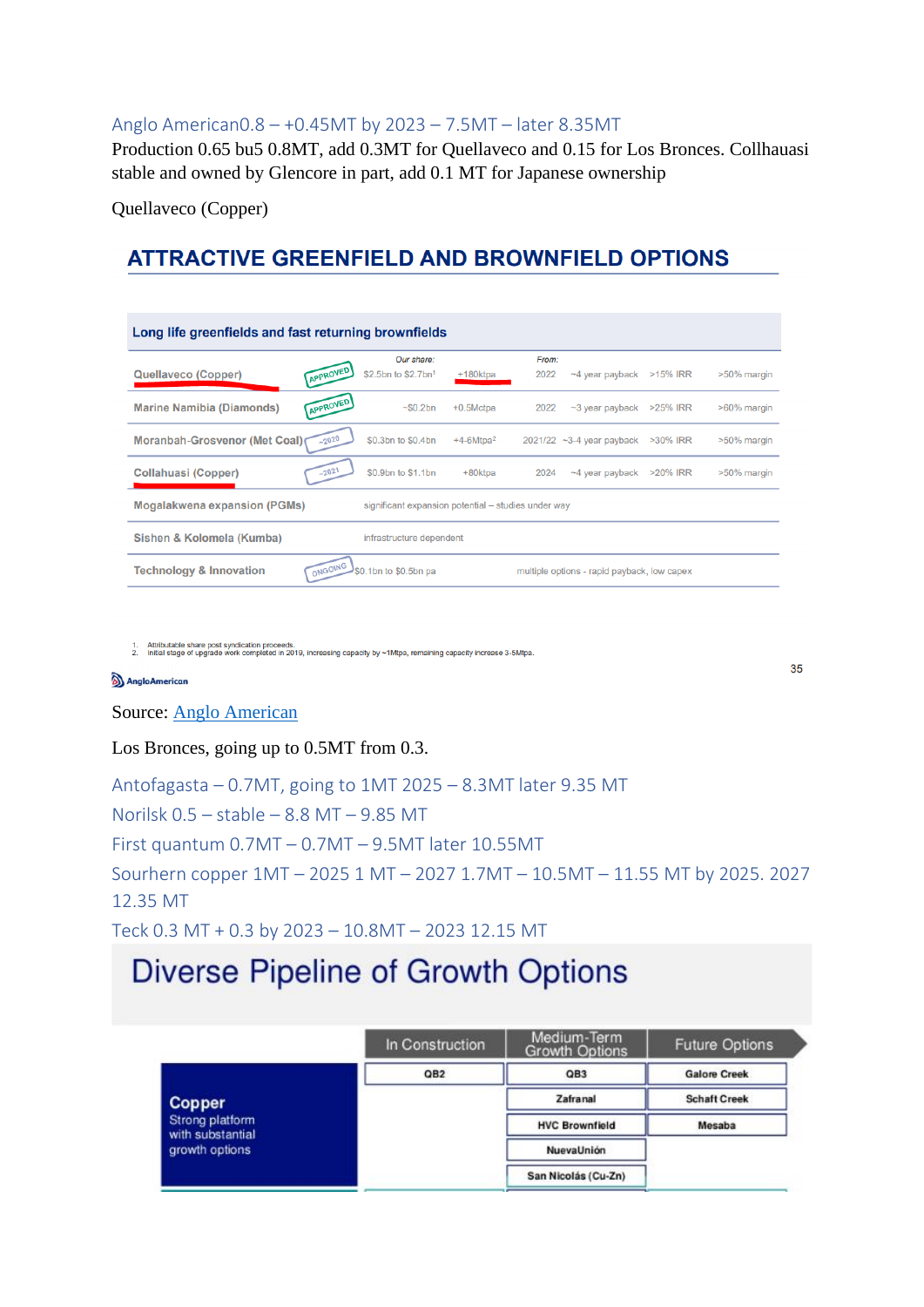QB2 delay 6 months

Nueva Union – possible 0.2 MT, Zafranal (protests, for sale) QB3 has earlest decision in 2024.

Galore Creek – huge project, but not feasible at current prices, sold 50% to Newmont by [Novagold](https://www.novagold.com/investors/galore_creek_transaction/) in 2018 for \$275 million.

Too expensive to develop.

|                   | <b>2004 PEA</b>     | <b>2006 FS</b>             | <b>2011 PFS</b>            |
|-------------------|---------------------|----------------------------|----------------------------|
| CAPEX             |                     |                            |                            |
| Accuracy          | $+/- 25%$           | $+15%/-10%$                | $+25\%/ -20\%$             |
| Contingency       | 20%                 | 13.30%                     | 18%                        |
| Mine              | \$153 M             | \$457 M                    | \$357 M OR \$582 OR \$939M |
| Plant             | \$170 M             | \$410 M                    | \$835 M                    |
| Infrastructure    | \$236 M             | \$330 M (w/ tunnel, 2 yrs) | \$697 M                    |
| Tunnel            | \$165 M (3 yrs)     | Included above             | \$580 M (4 yrs)            |
| Sum Direct        | \$560.4 M           | \$1.44 B                   | \$2.47 B                   |
| Sum Indirect      | \$131 M             | \$446 M                    | \$1.30 B                   |
| Total CAPEX       | \$828 M             | \$2.23 B                   | \$5.16 B                   |
| Economic Analysis |                     |                            |                            |
| After tax NPV     | \$23M (5% discount) | \$599 M (5% discount)      | \$137 M (7% discount)      |
| After tax payback | 4 yrs               | 4 yrs                      | 7.8 yrs                    |
| After tax IRR     | 5.70%               | 10.60%                     | 7.40%                      |

Source: Canadian Mining Journal

### Source: [Mining](https://www.mining.com/exploding-costs-an-analysis-of-galore-creek/)

<span id="page-5-1"></span><span id="page-5-0"></span>Barrick Gold – 0.15 rest included with Zaldivar for Antofagasta – 0.15 = 10.95/12.3 MT Newcrest mining – 0.1 growth Wafi Golpu – 11.05/12.4 MT

Wafi Golpu – discussing mining permints with NPG government. Adding 0.16MT of copper per year – gold project, likely to go onward because of high prices when permitting is done. Long, long term add 0.16MT.

<span id="page-5-2"></span>Seabridge gold KSM project – 0.1MT copper – gold project, probably profitable at gold \$2k, but a hustle. Unlikely

<span id="page-5-5"></span><span id="page-5-4"></span><span id="page-5-3"></span>Konkola copper mines – Zambia – 0.1MT – 11.15/12.5MT Zijin Mining – 0.4MT - +0.1MT form Timok 2023 – 11.55/13MT MMG – 0.45MT – no growth = 11.9/13.45mt Kaz Minerals – 0.3MT Aktogay +0.05 = 12.2/13.8MT Long-term Baimskaya – 0.2MT long long long term.

<span id="page-5-10"></span><span id="page-5-9"></span><span id="page-5-8"></span><span id="page-5-7"></span><span id="page-5-6"></span>Boliden – 0.15 = 12.35/13.95 Lundin Mining – 0.25 growt to 0.3 – 12.6/14.25 KGHM 0.7mt stable – 13.3/14.95 IVANHOE 0.25 growth – 13.3/15.2 Long term another 0.25 but beyond 2025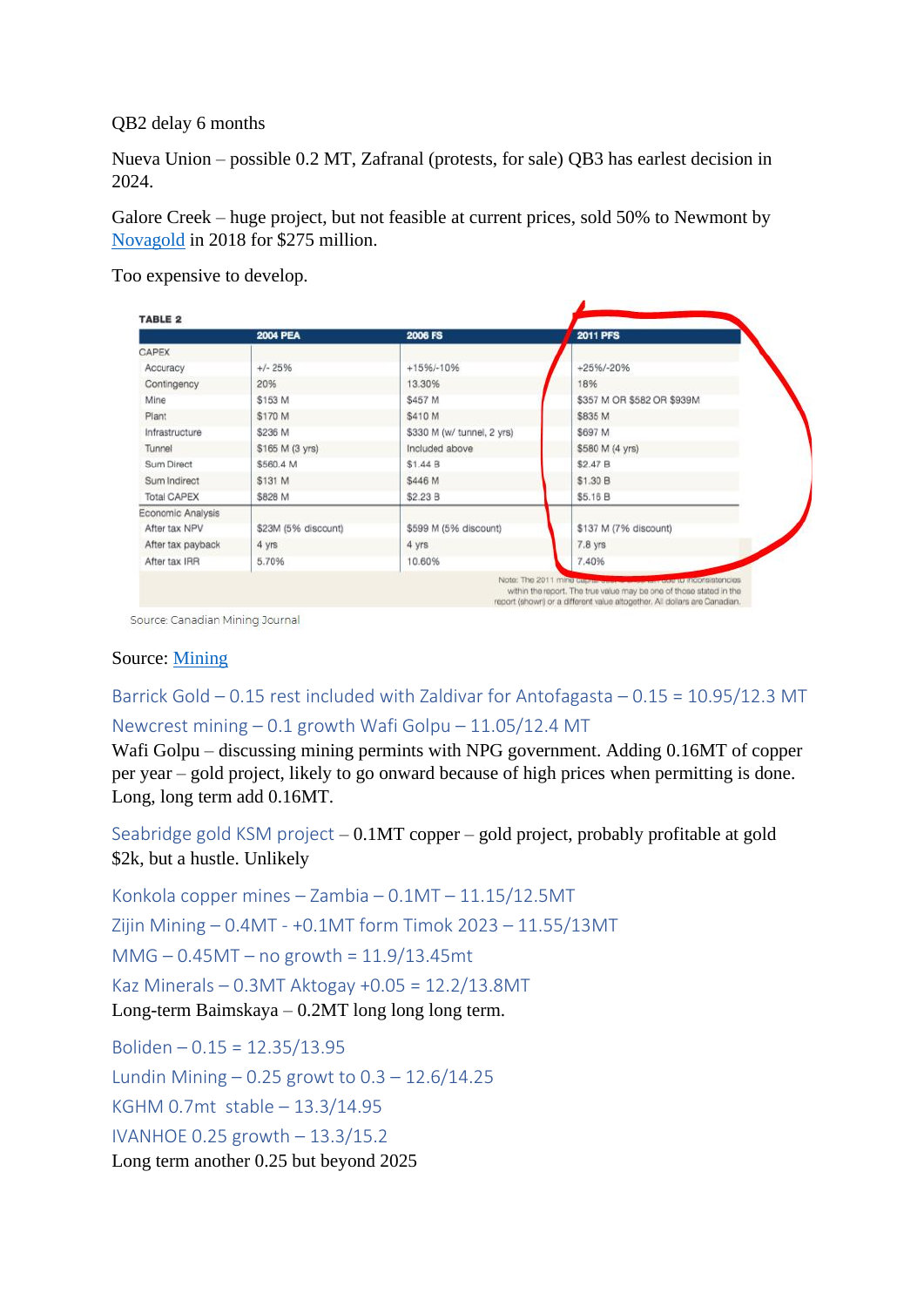<span id="page-6-1"></span><span id="page-6-0"></span>OZ MINERALS 0.1 mt = 13.4/15.3 Hudbay – 0.15 – stable – 13.55/15.45 Rosemont project not permited and unlikely 0 0.15 if go

<span id="page-6-4"></span><span id="page-6-3"></span><span id="page-6-2"></span>Jinagxi – 0.35 China 1.5 stable – 1.5 = 15.05/16.95 ATALYA – 0.05 – 15.1/17 BUENAVENTURA 0.05 – stable 15.15/17.05 Capstone Mining 0.05 – 0.08 – 15.2/17.13 They have some projects, but unlikely until copper is higher.

<span id="page-6-13"></span><span id="page-6-12"></span><span id="page-6-11"></span><span id="page-6-10"></span><span id="page-6-9"></span><span id="page-6-8"></span><span id="page-6-7"></span><span id="page-6-6"></span><span id="page-6-5"></span>CENTRAL ASIA METALS PLC – 0.01/0.01 Copper Mountain Mining 0.03/0.06 – 15.24/17.2 ENTRÉE – no production – Oyu Tolgoi stake TURQUOISE 0.2/0.5 2026 – 15.44/17.7 ERO copper  $0.04/0.04 -$  possible growth but  $-15.48/17.74$ Excelsior mining 0.01/0.05 if it works 15.49/17.79 Fortune minerals 0 Vale 0.4/ 0.5 – 15.89/18.29 METALS X LTD – small projects tin and cobalt+copper NITTETSU MINING CO LTD – 0.05, 0.05 = 15.94/18.34 NORTHERN DYNASTY MINERALS – Pebble – no permitting 0.3kt SANDFIRE RESOURCES NL 0.07 SIERRA METALS – small mixed SOLGOLD PLC – possible 0.3MT later than 2025 and more TASEKO MINES LTD 0.06 – 0.08 = 16/18.42 TRILOGY0.05 after 2025 for sure Western Copper possible 0.08 McEwen – Los azules – possible 0.2MT China Moly 0.2MT – 16.2/18.62

Many private small miners around Africa and the globe, up to 0,1 MT production likely add for the 5mt missing. Also in shares not accounted in the above discussed production. Plus, production alongside other metals like gold etc. For example, Iran is producing 0.35MT, Laos 0,2 MT et.c etc. I don't think I have also accounted for all the 5.6MT produced in chile but I think it covers the 3.8MT that I am missing from the total production of 20MT!

Total mine production is 20 MT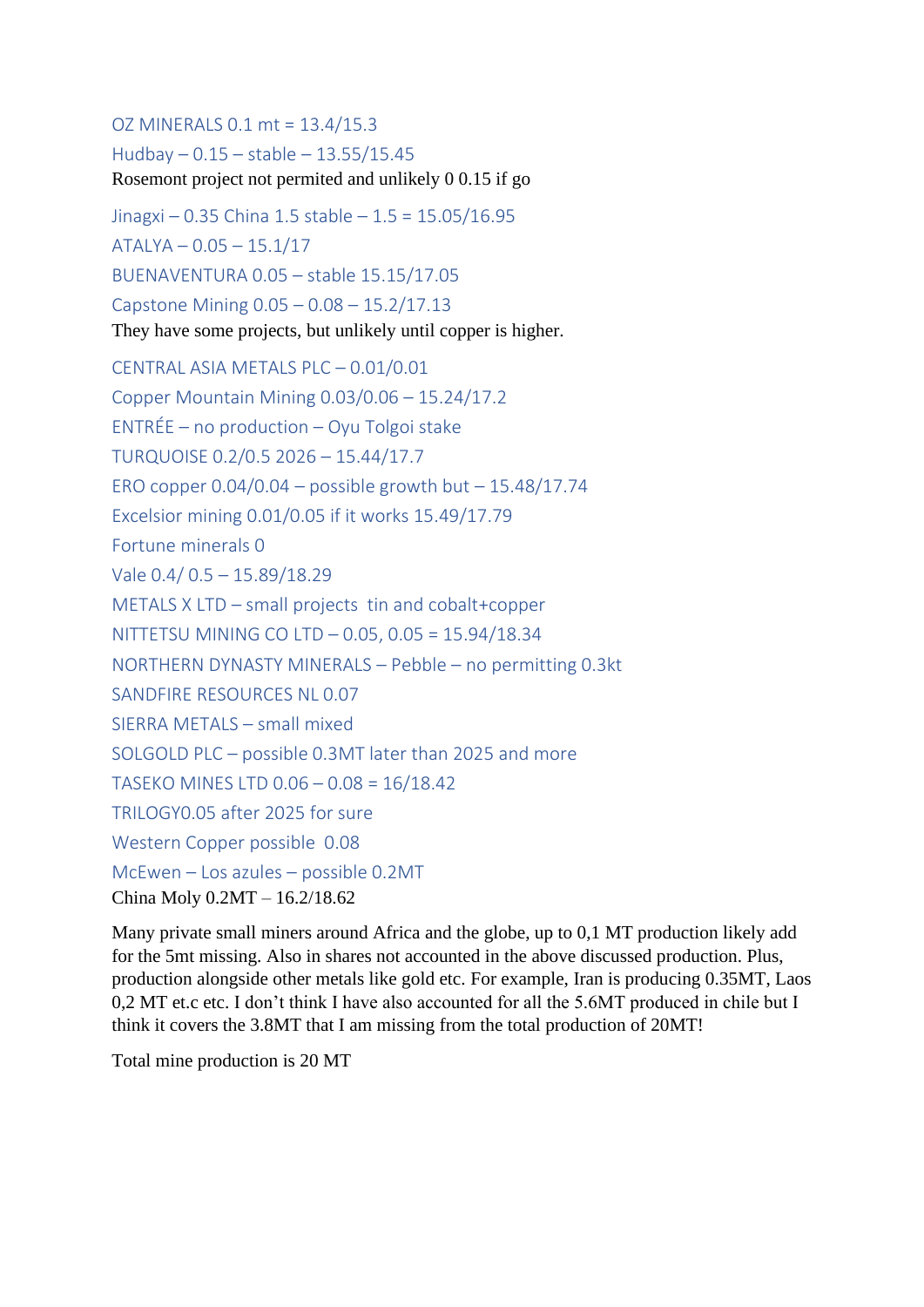**TOTAL COPPER MINE PRODUCTION WORLDWIDE** 20m mt

**TOTAL REFINERY PRODUCTION OF COPPER**<br>WORLDWIDE

24,045kt

**CHILE'S COPPER MINE PRODUCTION** 

5,600kt

## ALPALA DELIVERS MANY OF THE WORLD'S BEST PORPHYRY **COPPER-GOLD INTERSECTIONS**